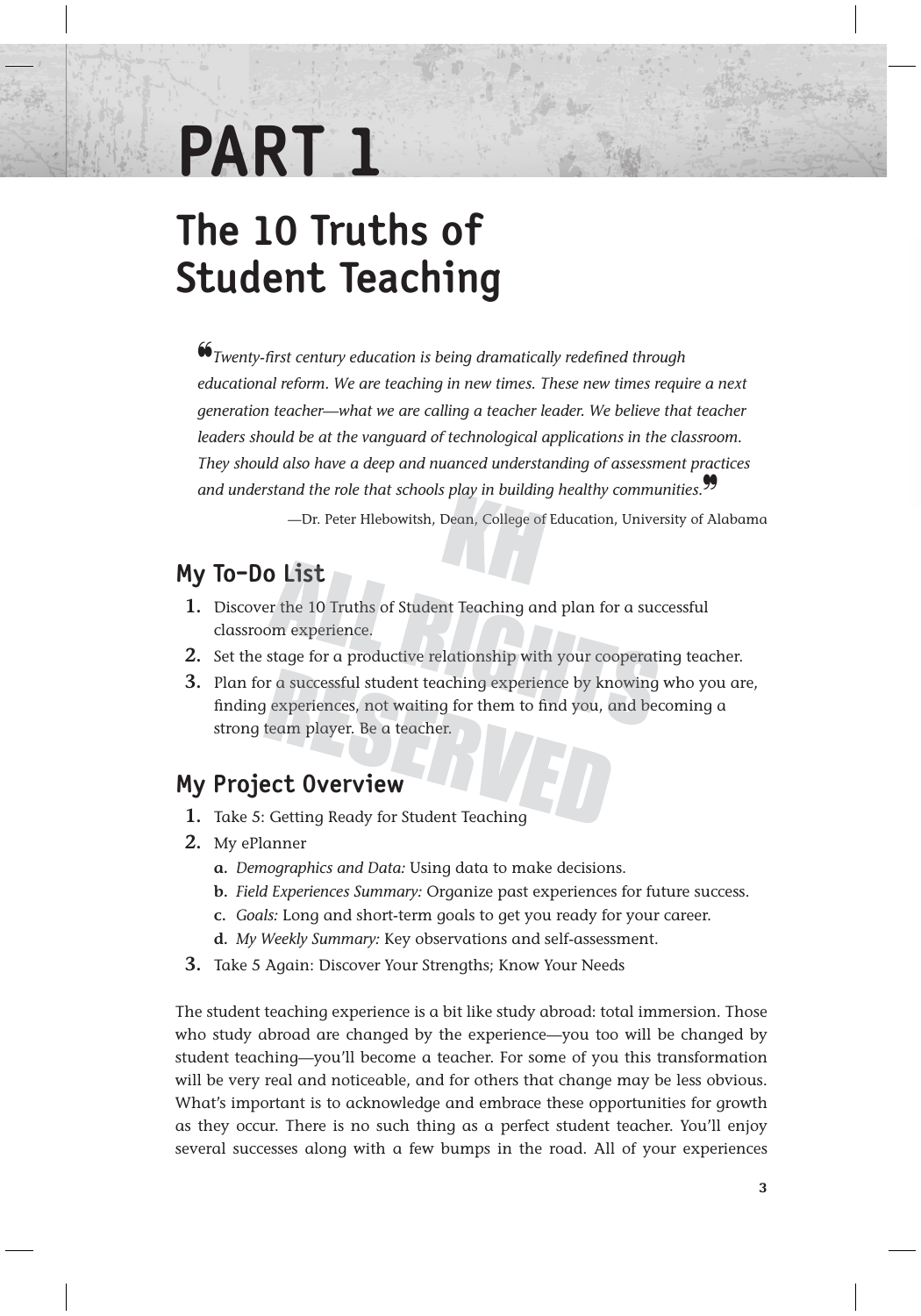during your internship will be beneficial in your development as a career teacher. Employers expect to hear what you've learned during your student teaching, and how those experiences—good and bad—have made you the teacher sitting in front of them at the interview.

### **takE 5**

#### **Getting Ready for Student Teaching**

It's time to launch the most important part of your development as a teacher. Time to take 5 and write about student teaching. Use the space below to jot down your thoughts about student teaching. Be prepared to discuss these ideas with your cooperating teacher, university supervisor, peers, and a potential employer—you're all part of a team now.



If you were to write a status update on Facebook or Twitter about your first day of student teaching, what would it be (140 characters or less)?

Gandhi once said, "Be the change you wish to see in the world." How do you hope to make a difference as a student teacher?

How would you want students to describe you, the new student teacher, to parents?

### **IDEntItY In FLuX** TD

Your student teaching internship is just the beginning of an immense professional identity transformation. Teaching is complicated, and master teachers devote years of attention to the processes, products, and professional knowledge it takes to become a teacher leader. Few careers have such a long development cycle. Teaching is a serious profession, and taking your profession seriously—early on is a must if you plan to have a successful career in teaching.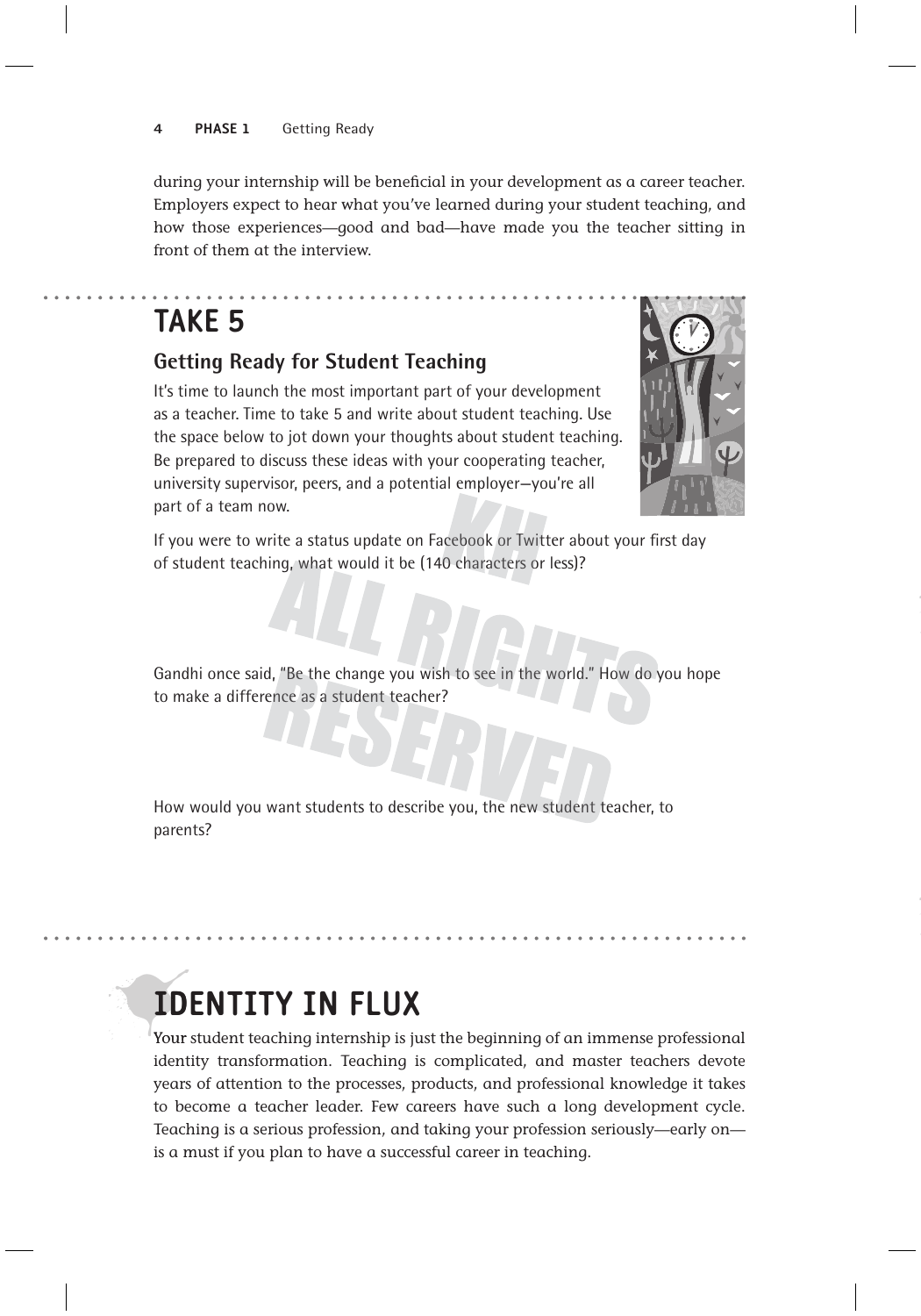*Jeff McCanna, Human Resources Director of one of the largest school districts in the nation, says: "Our future rests in our next generation—we must have good teachers in our classrooms. Because of the unprecedented growth in our region, we recruit year-round, in the United States and abroad. Each year we pass school referendums and build new schools—that's the easy part. Finding talented new teachers to help each student succeed is our biggest challenge."*

Part of taking your profession seriously means seeing yourself as a professional. Very few student teachers walk into their new classrooms chin up and chest out; in fact, quite the opposite is true. If you're a new student teacher there's a good chance you feel nervous, intimidated, and insecure about your abilities. If that's not enough, some of you are probably even having second thoughts about your chosen vocation. This is totally normal, and in order for us to begin the task of transforming your identity to one that embraces your strengths rather than apologizing for inexperience, we offer 10 truths of student teaching that will inform your job search, and prove to an employer that you have what it takes.

### **trutH #1**

#### You're going to make mistakes—learn from them.

Some may be considered "naturals" in the classroom—but even "naturals" make mistakes. Teaching is a challenge—particularly in 21st century American classrooms. Accept mistakes as learning opportunities. This first transformation will be fundamental in your professional development—not to mention during the interview process. The reflective practitioner is constantly reviewing, observing and taking note of classroom successes and shortcomings. Employers and student teaching supervisors alike will want to hear about your missteps in teaching and—most importantly—how you've turned those mistakes into mastery. TRI<br>
You'<br>
Some<br>
mistal<br>
rooms<br>
be fur<br>
interv<br>
and—<br>
and—<br>
TRI

### **trutH #2**

#### Come early, stay late.

Teaching is hard work—and your student teaching experience will demonstrate that this profession isn't for everyone. There will be days where you second guess your ability to stay the course—pay attention to those moments, resolve to work harder. Go the extra mile, put in the extra time—in the end it will pay off not only in an exemplary recommendation, but in the extra knowledge you gained from that hard work. You'll need a good recommendation to get a job and the only way to get that is to prove that you're worth recommending.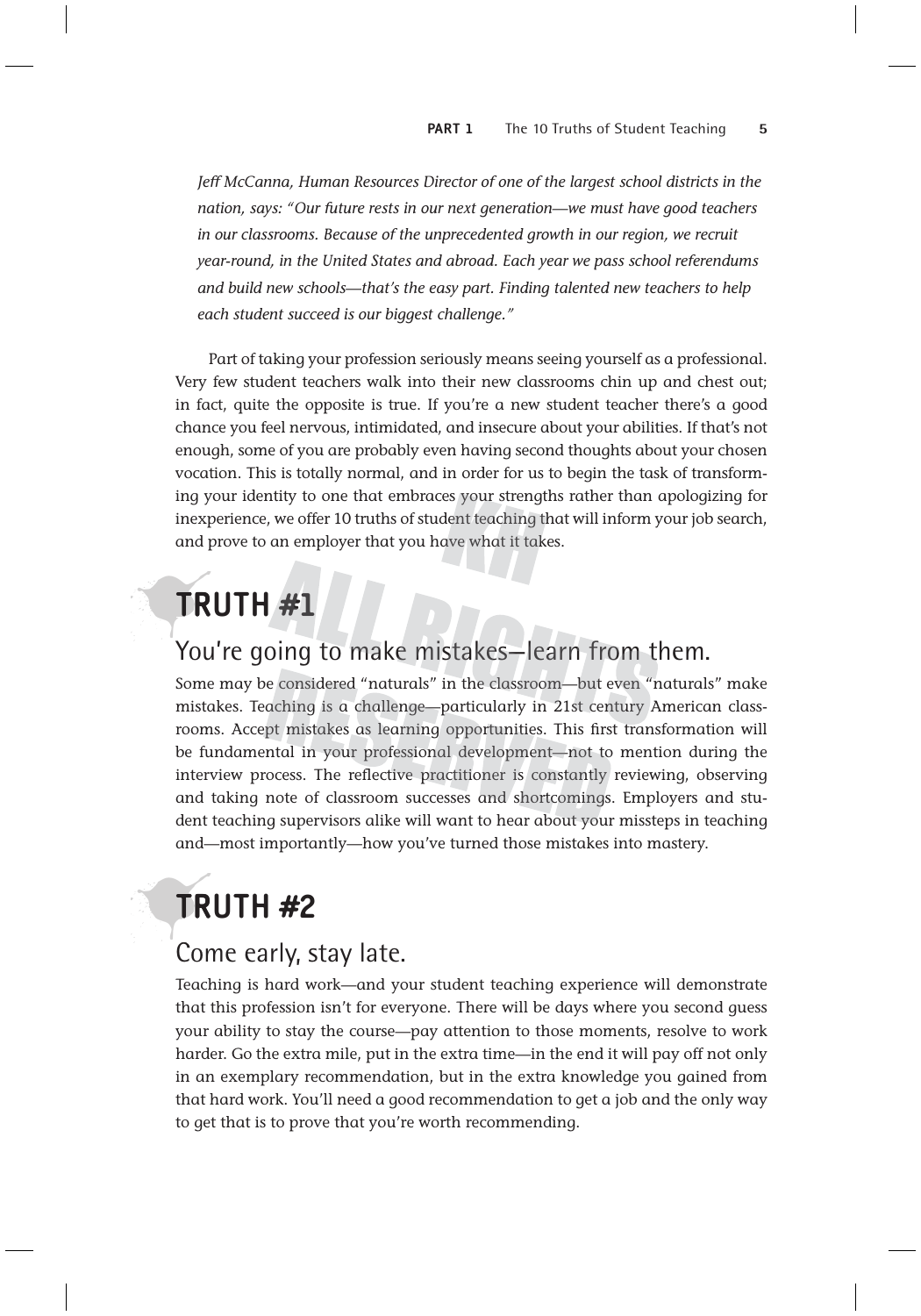❝*We're looking for new teachers who are going to go the extra mile for students and those who truly understand their content knowledge, build relationships with students, and are willing to look at the individual student and their needs—that's what will make a difference in our schools.*❞

—Dr. Mario Andrade, Assistant Superintendent

### **trutH #3**

#### Know your students—know your school.

Unfortunately too few student teachers really get to know their students in the short period of time that they spend in the classroom. This isn't necessarily a time issue—it's an issue of initiative. Employers need individuals who are able to make a connection to the students in their classrooms. You know from your teacher education coursework that American classrooms are composed of diverse learners who bring all sorts of variables to the learning environment. How can you possibly be an effective teacher without knowing your students? A concerted effort should be made to know the demographics of the community, school, your classroom, in addition to the unique learning needs of individual students. Perhaps your school or community has unique alternative programming or resources available to families. Each school is different, and a thorough examination of your field experiences will reveal the different contexts in which you've already worked. How were your field experiences similar? How were they different? How can you describe the various student populations you've experienced during your studies? Employers are curious about how well you've gotten to know your students and thus how committed you are to the success of all learners. **GEVE COOMBY THEON THEOTENT CONDUCTS CONDUCT AND THEOTENT CONDUCTS CONDUCTS AND THEOTENT SOMETHING THEOTENT SOMETHING THEOTENT SOMETHING WAS UNDERENDED TO THE SOMETHING WAS ARROW YOUT SUPPORT CONDUCT SOMETHING WAS ARROW Y** 

### **trutH #4**

#### When working with adults—act like an adult.

Teaching is high stakes in this day and age. That means your cooperating teachers, teacher preparation program, and university supervisor have a lot riding on you. They're going to need to give you feedback and sometimes even take corrective measures to ensure that your experience—and the experience of your students—is what it should be. Most of you will waltz through student teaching with no conflict—but few of you will leave with no disagreements. They might be small disagreements—you might teach something or approach something differently—or they might be larger in scale—you completely disagree with how a discipline situation was handled, or you felt embarrassed with the way your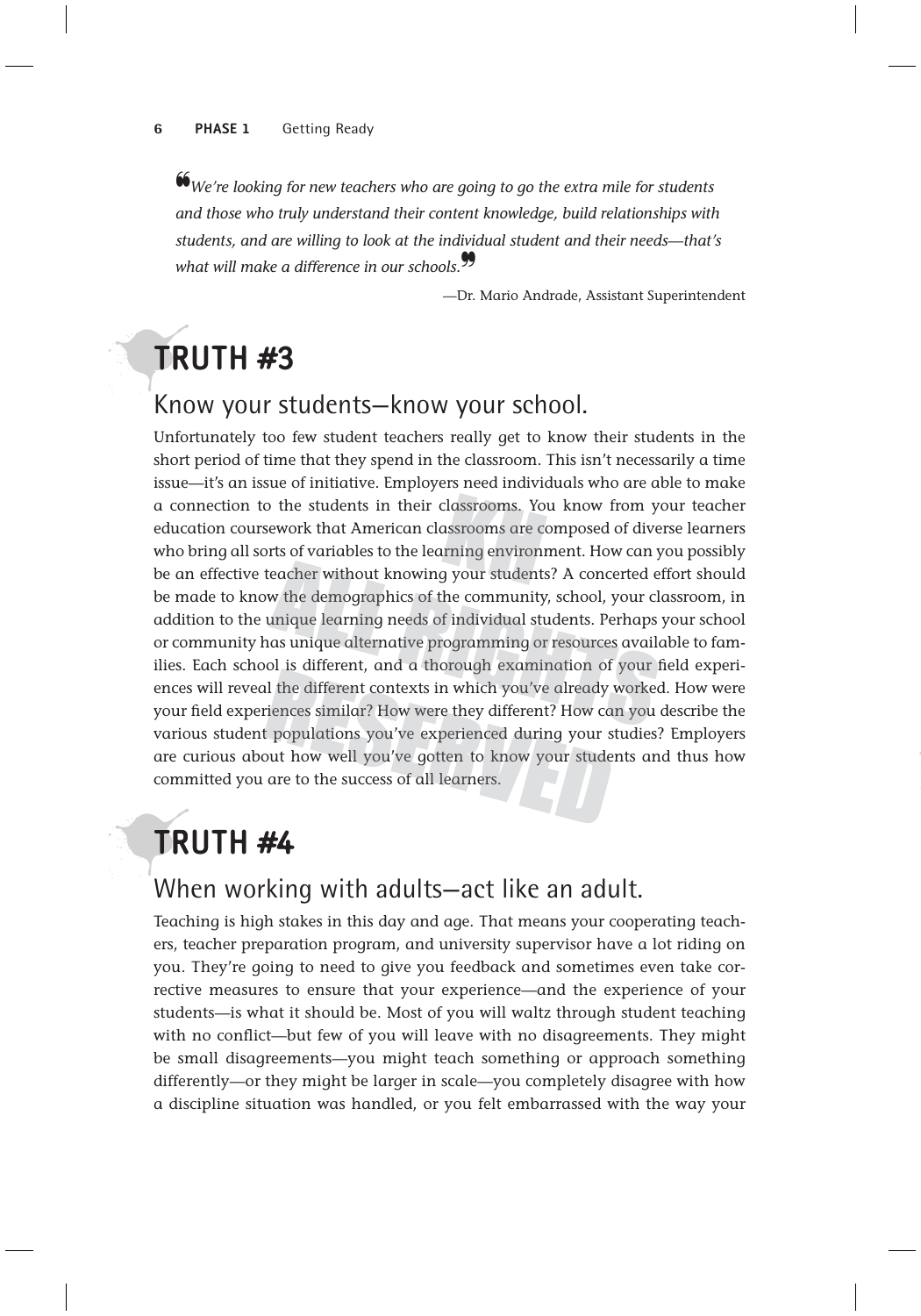**tip**

cooperating teacher called you out when you did something wrong. It's never easy to address potential conflicts that may arise between student teachers and cooperating teachers, but it is realistic to acknowledge conflict and address it when it occurs. Most difficult conflicts are the result of avoidance and inattention to improve. Often, student teachers take offense to honest feedback they receive from cooperating teachers, supervisors, even the students. Feedback is a good learning tool—listen to it, learn from it, and don't take it personally. Most conflict is easily rectified in the form of utilizing different approaches, reconsidering a lesson plan, or making creative changes to the learning environment. Seldom is conflict so severe that individuals beyond the student teacher/cooperating teacher team need to be involved. Conflict during your student teaching is a good dose of reality for work in the real world. Conflict is a normal part of worklife—and conflict resolution is a critical skill—and one that employers want to hear you address.

7 Dr. Kristen Rickey, Superintendent, suggests that serious thought be put into how you have handled an adult disagreement in a school setting. "If you can't talk about a difference of opinion or style, then I might assume that you won't be able to handle a conflict when one does arise. Good conflict resolution skills are important for students and teachers."

### **trutH #5**  TRI

#### Practice makes perfect—organize, plan, practice.

The need to be organized as a teacher goes without saying, but we're going to say it again: Organization is key—and essential to running an effective classroom as well as an effective job search. Teachers are constantly thinking on their feet—but teaching isn't spur of the moment. It's thoughtful, deliberate, and intentional. Planning is imperative as is practice (and we really do mean practicing everything from delivering your instruction, to introducing yourself to new colleagues or parents). You'll be able to make the most of your student teaching by staying organized, and developing a clear plan for your experience that addresses your responsibilities, teaching time, planning time, and opportunities to reflect on your experience. By having a clear plan for your placement, you'll make better use of your time. Don't forget, most of you will also be in the midst of the job search. Plan ahead, practice often, and utilize all organizational tools possible at your disposal, including those in the ePlanner.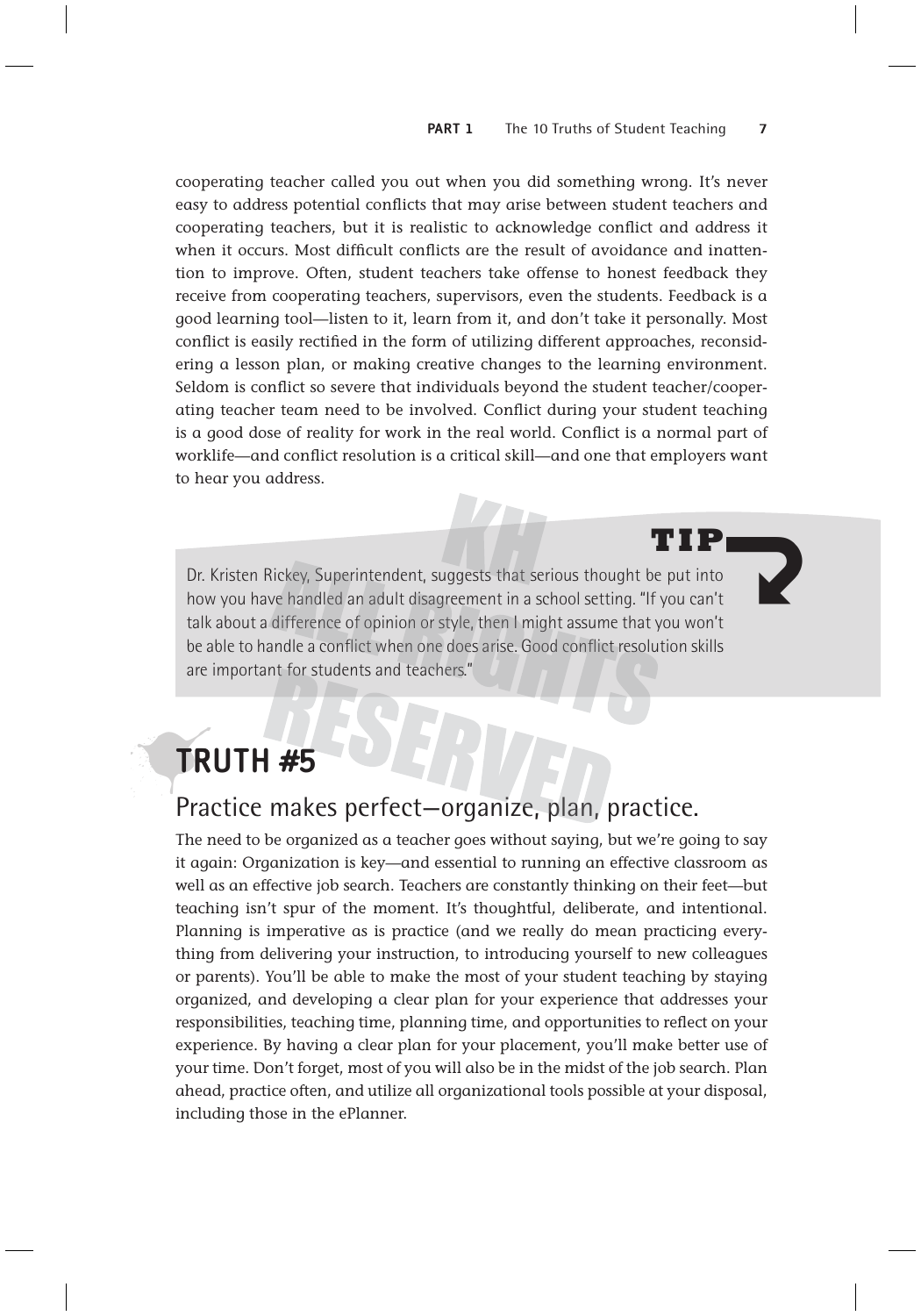### **trutH #6**

#### Be a collaborator and team builder—get to know your partners in teaching and learn from them.

Your cooperating teacher and university supervisor are but two of the individuals who make up your student teaching team. From faculty members and fellow student teachers to para-educators and even parents—there are so many individuals involved in the school enterprise that it's almost impossible to know where a working relationship begins and where one ends. It's critical that you understand how you as a student teacher and future teacher will fit into that web to maximize the effectiveness of your own collaborations, and most of all to promote student success. **EXAMPLE 1888**<br>Be a part<br>
Your comb in dent to involve ing region as<br>
effective effective<br>
FRI



### **trutH #7**

#### Time is not on your side—learn to prioritize early.

Establishing priorities is never easy—particularly when you're not exactly sure what your responsibilities or expectations will be. One approach is to establish a list of goals or things you hope to accomplish during your student teaching. Certainly some priority setting will occur naturally as you become more familiar with your students, your schedule, and the setting.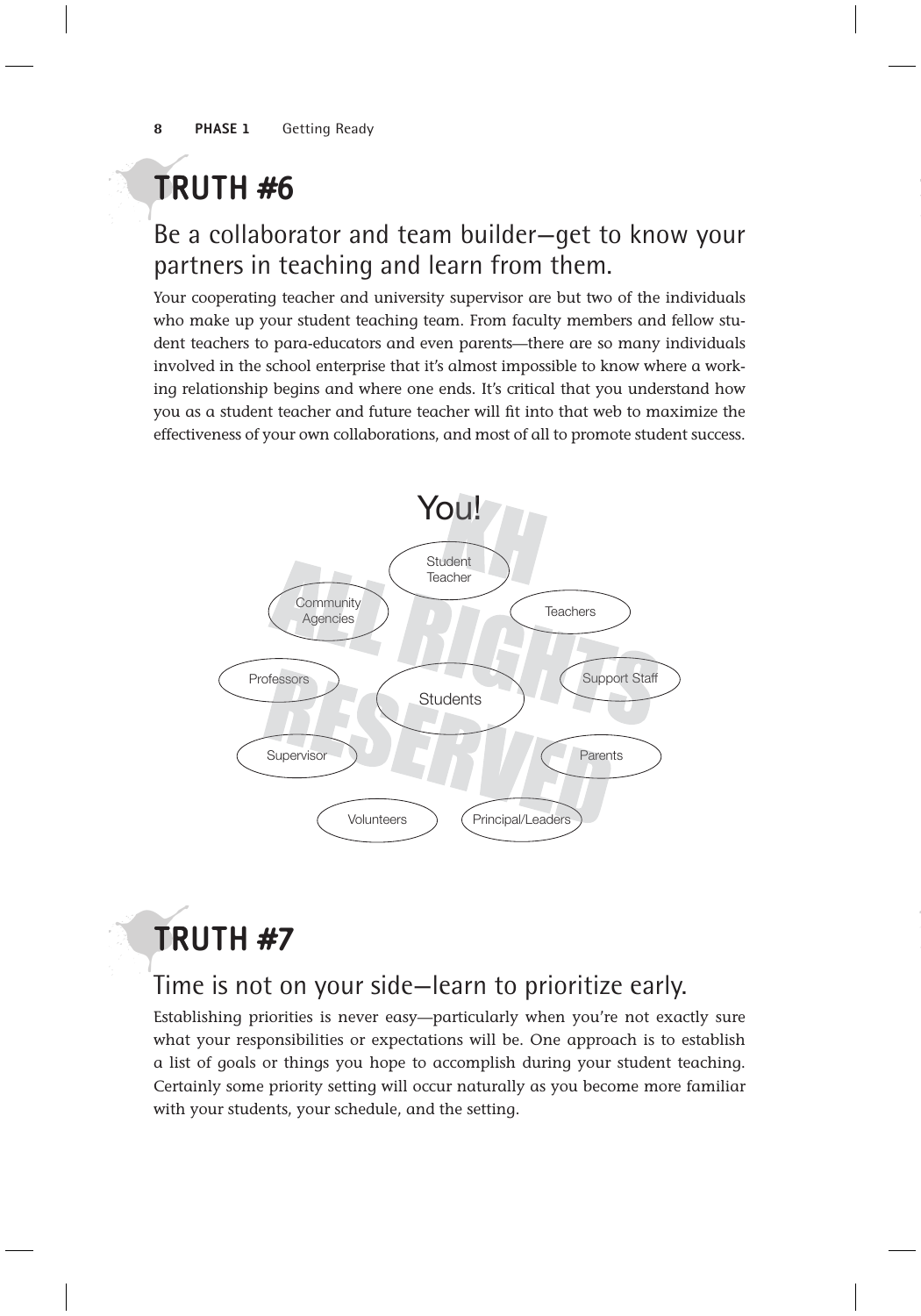**tip**

### **trutH #8**

#### Prove it or lose it.

In a standards-based profession like teaching, you're going to have to demonstrate professional skills. An employer will need proof that you're able to meet the demands of the classroom while delivering a grade A instructional product. Your student teaching experience is designed so that you'll gain experience with all the inner workings of a classroom in your particular content area. An elementary classroom teacher works in a different context than a secondary foreign language teacher. You'll need to address your context by knowing the needs, realities, and outcomes of your particular area. You'll also need to have experiences with classroom management, providing accomodations and differentiated instruction for various learners, family involvment, assessment, lesson planning, communication, professional development, and competence in understanding the culture and environment in which learning occurs. There are a number of ways to demonstrate these competencies—from portfolios to the strategic way in which you'll answer interview questions. The best start is to notice everything and be incredibly attentive to your intention to make the most of this experience. **TRUTH #48**<br>
Prove it or lose it.<br>
In a standards-based profession like teaching, you're going to have to demonstrate professional skills. An employer will need profot at you'll goin experience with the demends of the des

"During your student teaching experience, you will meet master teachers, who are savvy professionals. These are also the folks who wind up on interview teams. They aren't necessarily looking for a ready made master teacher—they are looking for someone who has what it takes to become a master teacher. Prove that you can do it!"

—Shane Williams, Director of Elementary Innovation & Instruction

### **trutH #9**

#### Know who you are.

This knowledge will serve you well as it helps you identify your needs, and make the most of your strengths. Every student teacher should enter their classroom knowing exactly what needs they have and what strengths they can immediately put to good use. A great deal of self-help literature focuses on improving that which we can't do well. It is our opinion that a much better approach to addressing weaknesses is to focus instead on what you can do well. You can count on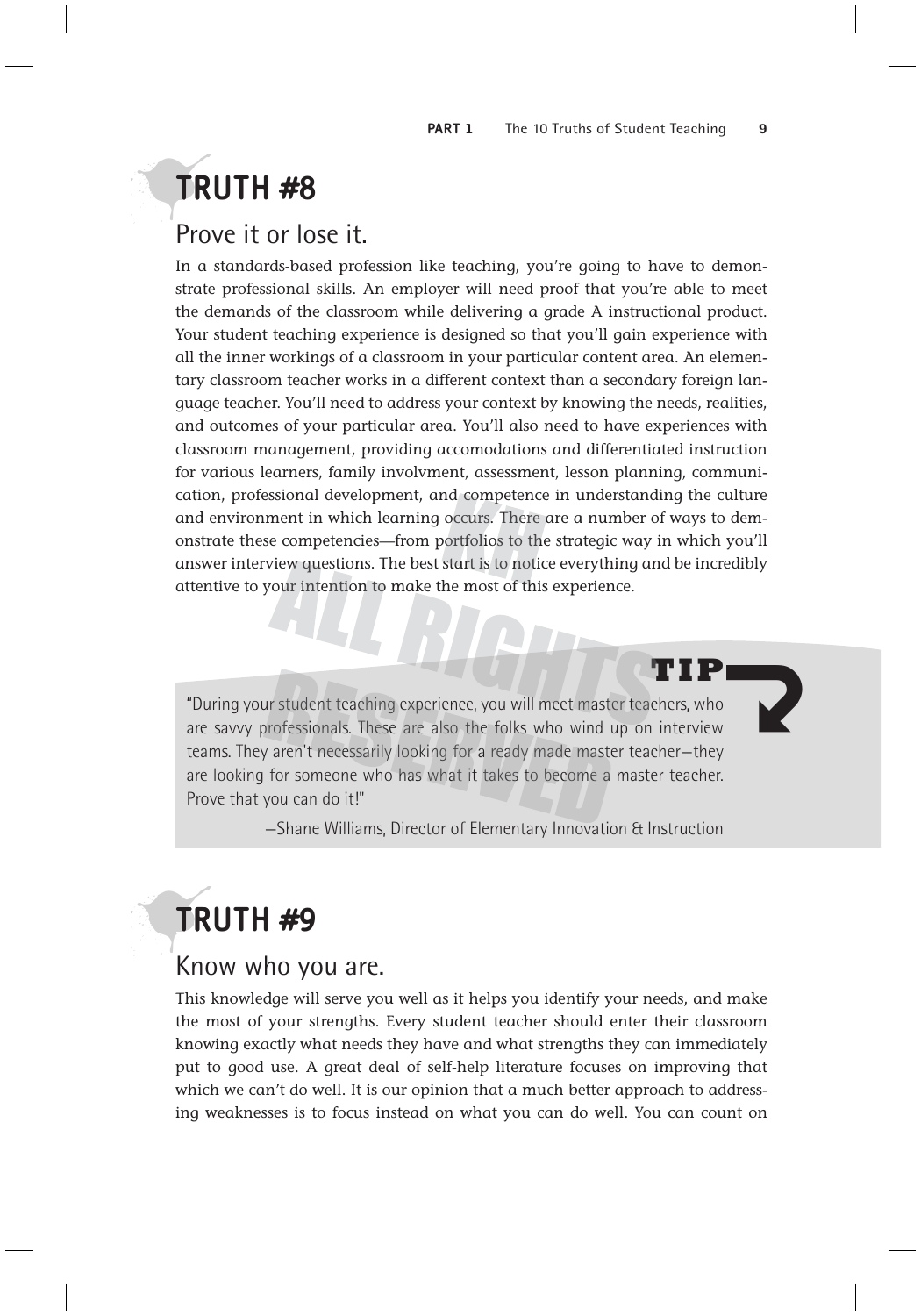sharing your special attributes, your best abilities, and your exceptional qualities with potential employers. Start by listing a strength that you now have. (*Odds are good that it will be adjusted by the time you are finished with student teaching.*) These simple statements will help you eliminate the uncomfortable hesitation when you are asked to talk about your strengths and possibly a weakness, too.

### **takE 5 AgAin**

#### **Discover Your Strengths, Know Your Needs**

Time to take 5 more minutes and discover your strengths and know your needs. Chances are you'll be asked to talk about it. Use the space below to jot down your thoughts about student teaching. Be prepared to discuss these ideas with your cooperating teacher, university supervisor, peers, and of course, a potential employer. They'll want to know what you have to offer.



If students could give your past field experiences (or other related work) a gradewhat aspects of your work with them would get an A?

What aspects of your work with students in past experiences would get a C or below?



#### **tip**

Start talking about your weaknesses as "areas of growth," "needs," "or skills in which you wish to improve."

That alone will help you transform weaknesses into experiences.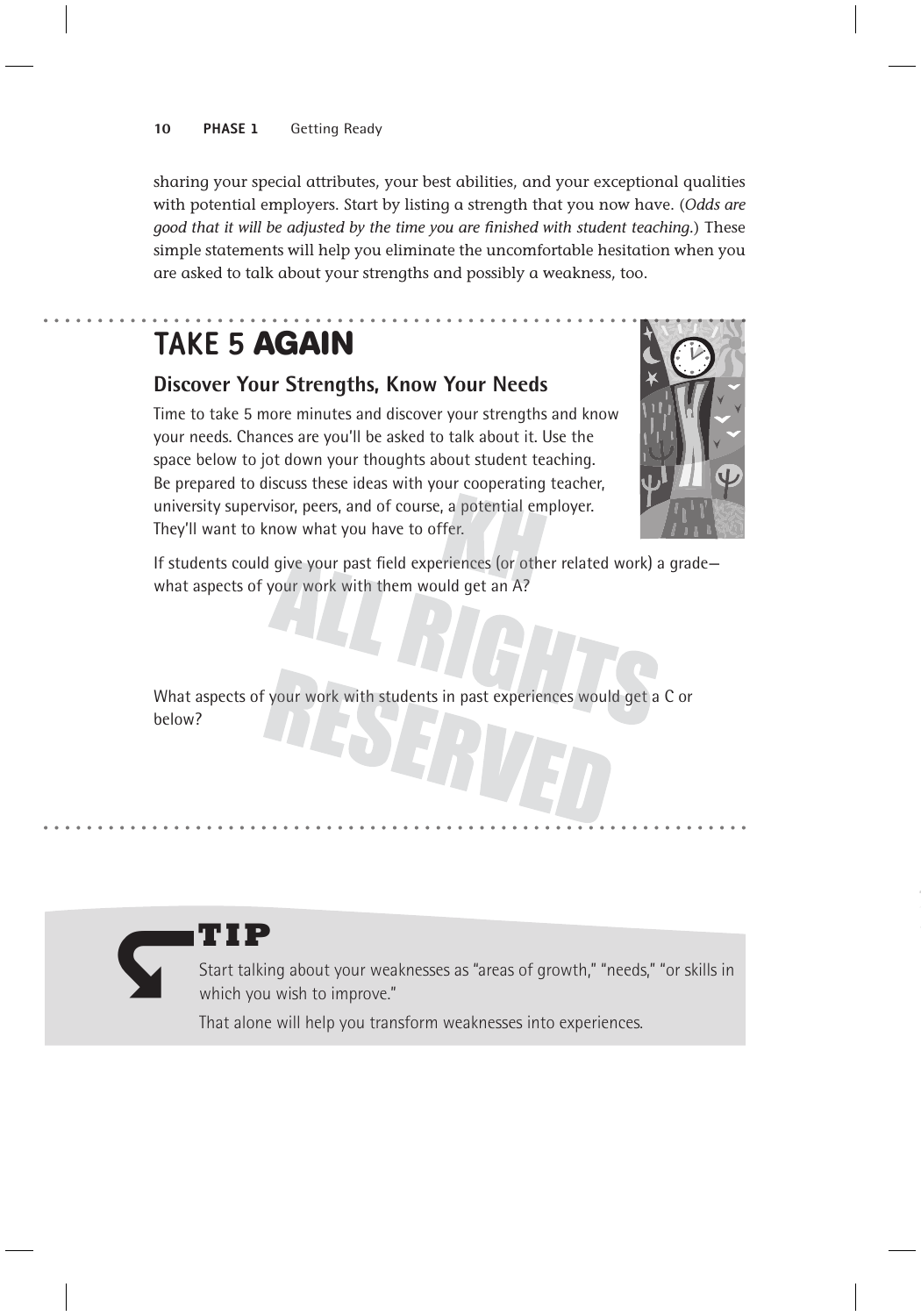$\overline{\mathbf{z}}$ 

 **tip**

Use your weakness to set an attainable goal for student teaching—one that is realistic and will be of benefit to you as you search for jobs. For example, take a look at the table below of common perceived weaknesses of student teachers:

| PERCEIVED WEAKNESS               | <b>PROPOSED GOALS</b>                                                                                                           |
|----------------------------------|---------------------------------------------------------------------------------------------------------------------------------|
| Classroom discipline             | • work with challenging students,<br>• implement behavior support mechanisms,<br>• develop own classroom discipline philosophy. |
| Experience with parents/families | • send parent newsletter,<br>• create classroom blog,<br>• participate in parent teacher conferences.                           |
| Differentiating instruction      | • observe special learning programs,<br>· examine Individual Education Plans,<br>adapt lesson plans for multiple groups.        |

Having a plan to address your perceived weakness will make your experience more meaningful, and it gives you useful information to discuss in an interview. Notice that each of the weaknesses were written in the form of needs statements. We find this approach makes addressing your shortcomings as a new teacher more practical. The general goal statements that follow each need are attainable, reasonable, and believable.

Let your cooperating teacher know what you hope to accomplish and areas of growth for your student teaching. They can't read your mind!

### **trutH #10**  TRI

#### Student teaching is the beginning of the job search you are a professional.

Yep, the college days are over; from the moment you step into your student teaching classroom you are a professional. You might not feel like one, and unfortunately, students old enough to know the difference between you and your cooperating teacher will do their best to give you a run for your money. From day one, you have a big stake in how you and your work are perceived by the students, teachers, administrators, supervisors . . . all those people that make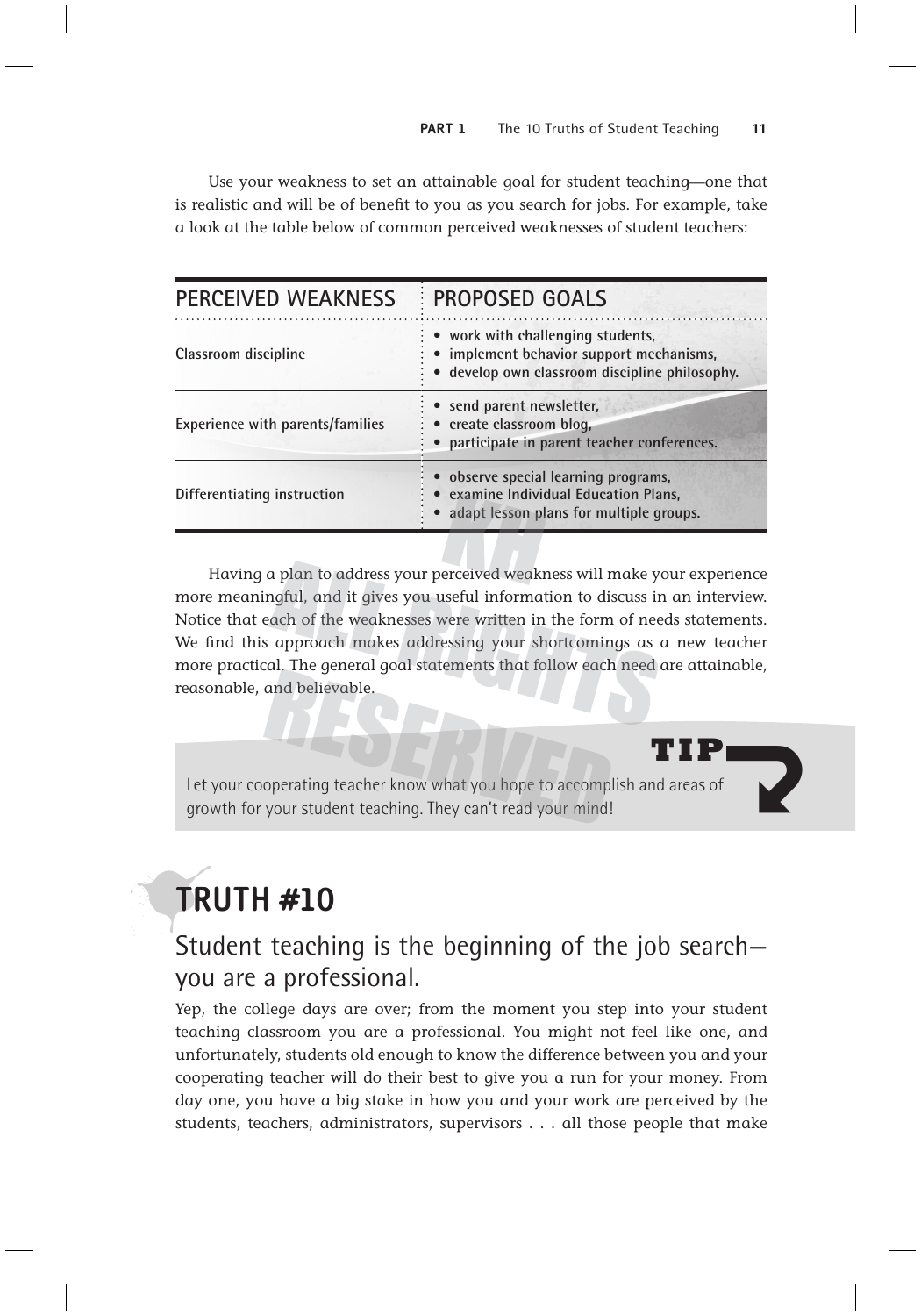up the web of your classroom. Nerves are requisite and may even be of benefit, if you turn that initial nervousness into positive energy and motivation to get involved from day one.

#### **tip**

**9 "Initiative is very important."**

- "When I'm walking down the hallway, is the student teacher greeting students?"
- "When I walk into the classroom, is everything ready?"
- "Is this student teacher seeking opportunities to meet people, to interact with the students?"
- "Is this student teacher looking for every opportunity to learn?"
- "I want to see dedication, serious planning, and intentional actions in a student teacher."

—Evelyn Cosmos Smith, Assistant Principal

### **SuMMarY**  SUI

#### The 10 Truths of Student Teaching

Now that you've learned about the 10 Truths of Student Teaching you'll be able to make the most of your experience. If you've already started student teaching, don't sweat it—you can incorporate the ideas from the 10 truths starting right now. Treat each day of student teaching as a new start, a new challenge, and a new opportunity to grow as a teacher.